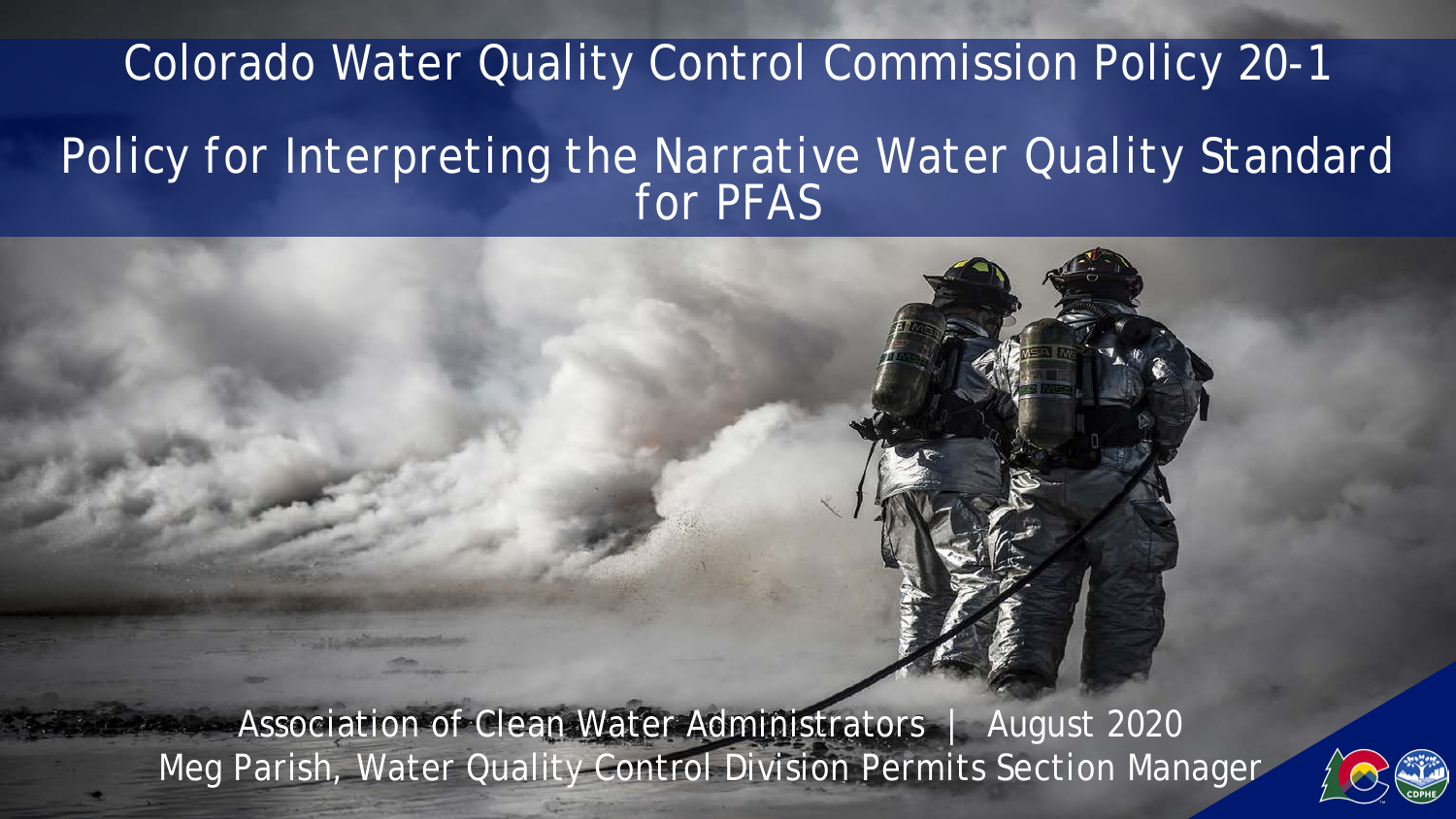## What we know about PFAS in Colorado

- PFAS contamination of drinking water sources in El Paso, Boulder, Adams Counties from AFFF
- 2020 PFAS drinking water sampling project
	- 400 public water systems (50% of community systems)
		- No treated drinking water above EPA health advisory (70 ppt for PFOA+PFOS)
	- 71 surface water sites (5% of segments)
		- Detects at all sites, one above EPA health advisory
- At least one NPDES permittee is discharging at levels above the EPA health advisory
- PFAS levels in blood of residents from El Paso County
	- Colorado School Public Health's PFAS AWARE<sup>1</sup> study
	- PFOS, PFOA, and PFHxS 2-12 times higher than national levels
- **Big unknowns** 
	- Other 50% of community public water systems
	- Non-community systems
	- Private wells (20% of Coloradans rely upon)
	- 95% of surface waters
	- NPDES permittees

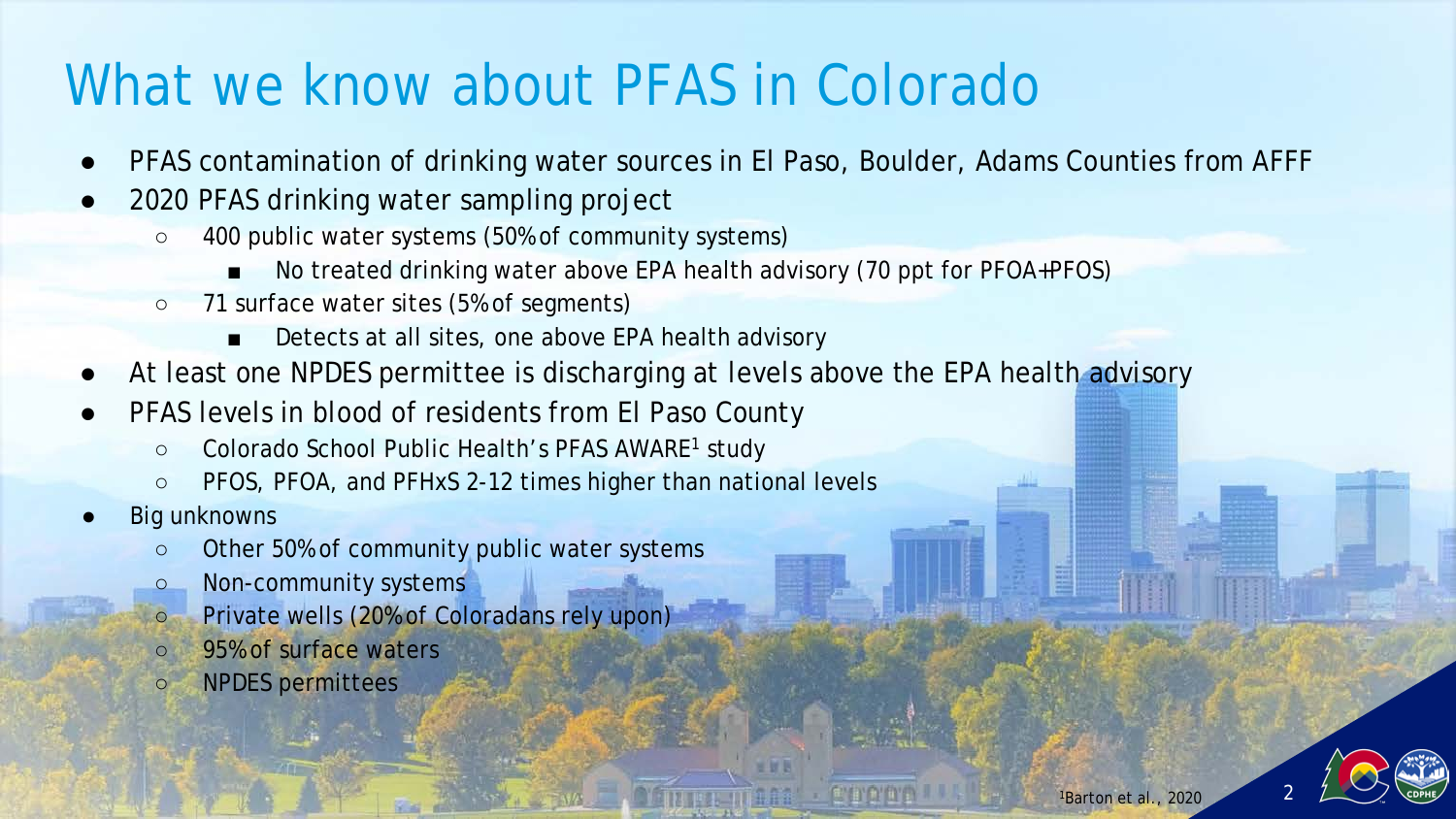## What is Colorado doing overall?

- Key identifying sources, reducing risk to drinking water
- Fire department survey
- Inventory of sites where PFAS has been found
- NPDES permittee survey who is using or storing it
- Groundwater remediation and cleanup
- Early steps of state MCL
- Banned use of PFAS fire fighting foam in most circumstances
- Seeking compensation for remediation
- SB20-218: New fund for wastewater infrastructure and technical assistance and a "takeback" program
- Using existing regulatory authority like Policy 20-1



3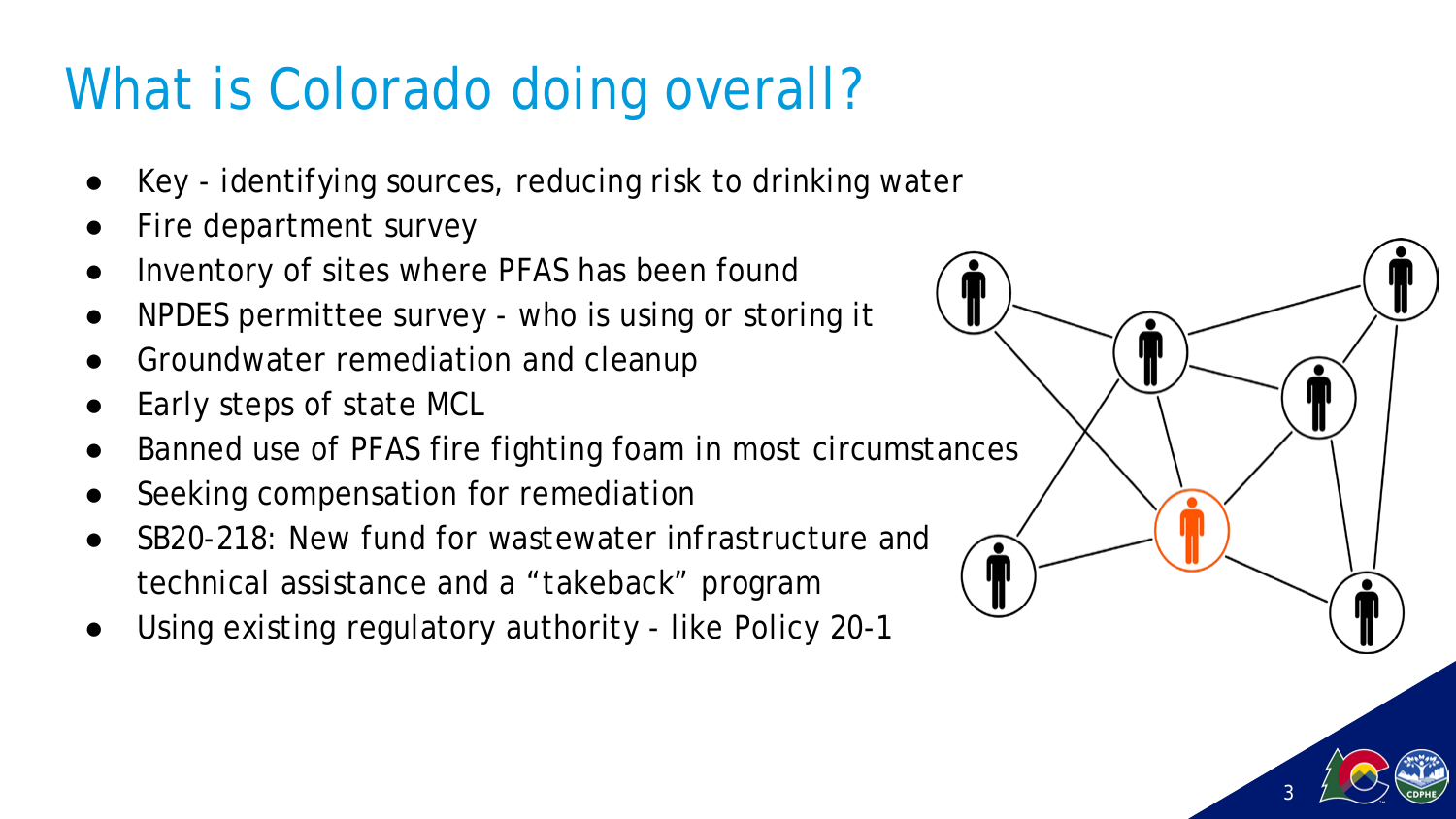# Water Quality Control Commission Policy 20-1

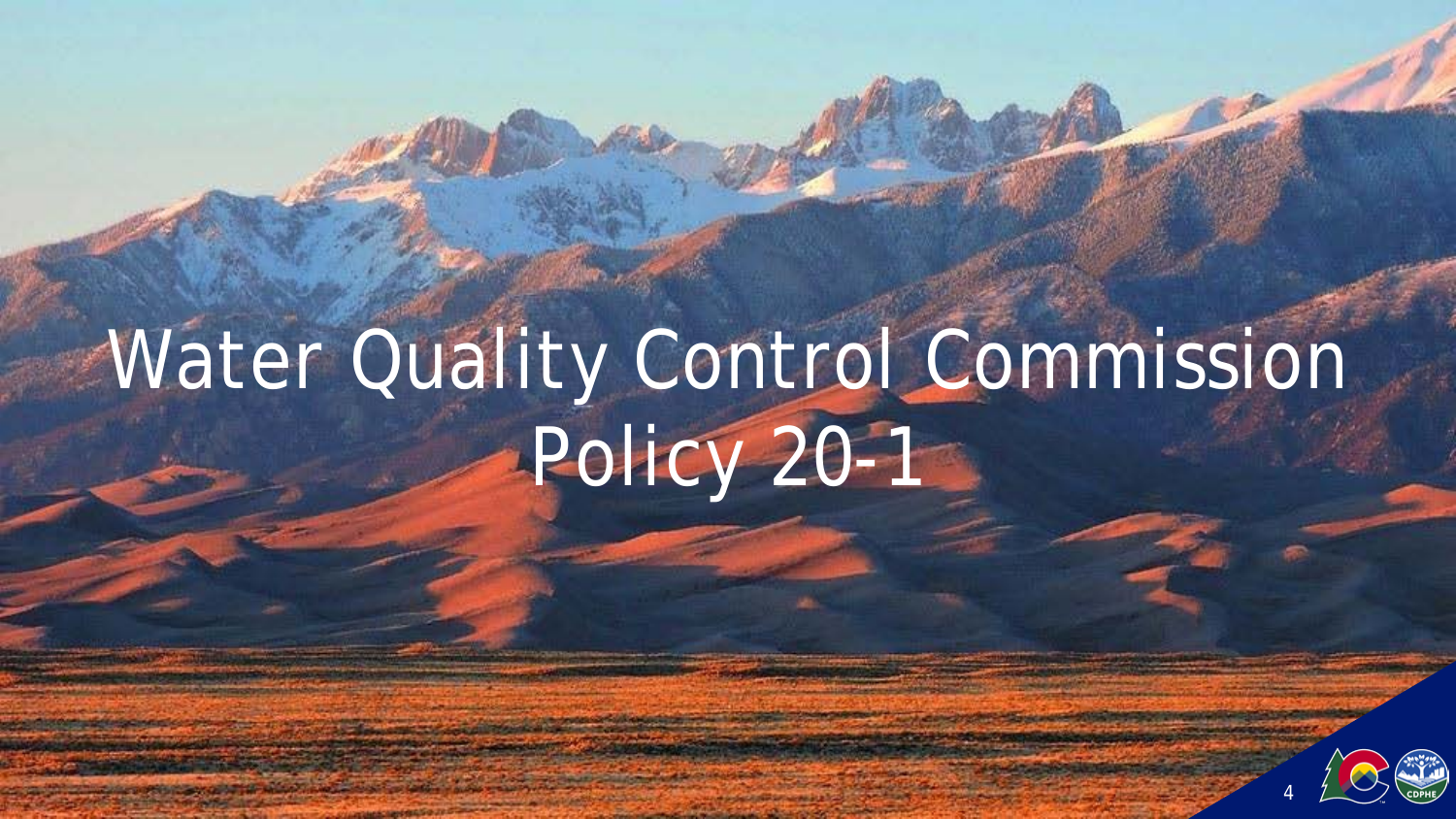## What does the policy do?

- Relies upon existing "free from" narrative standards for ground and surface water
- Provides guidance on how to implement the narrative in permits by setting "translation levels" for some PFAS
- Establishes guidance for lab methods



*Full policy can be found at <https://www.colorado.gov/pacific/cdphe/wqcc-policies>*

*[Link to basic fact sheet \(with other links!\): https://docs.google.com/document/d/1-](https://docs.google.com/document/d/1-2Ay4dJjoIRaHQRlkkOeKVW9vh-KZHhOUSHf4RI-F1I/edit?usp=sharing) 2Ay4dJjoIRaHQRlkkOeKVW9vh-KZHhOUSHf4RI-F1I/edit?usp=sharing*

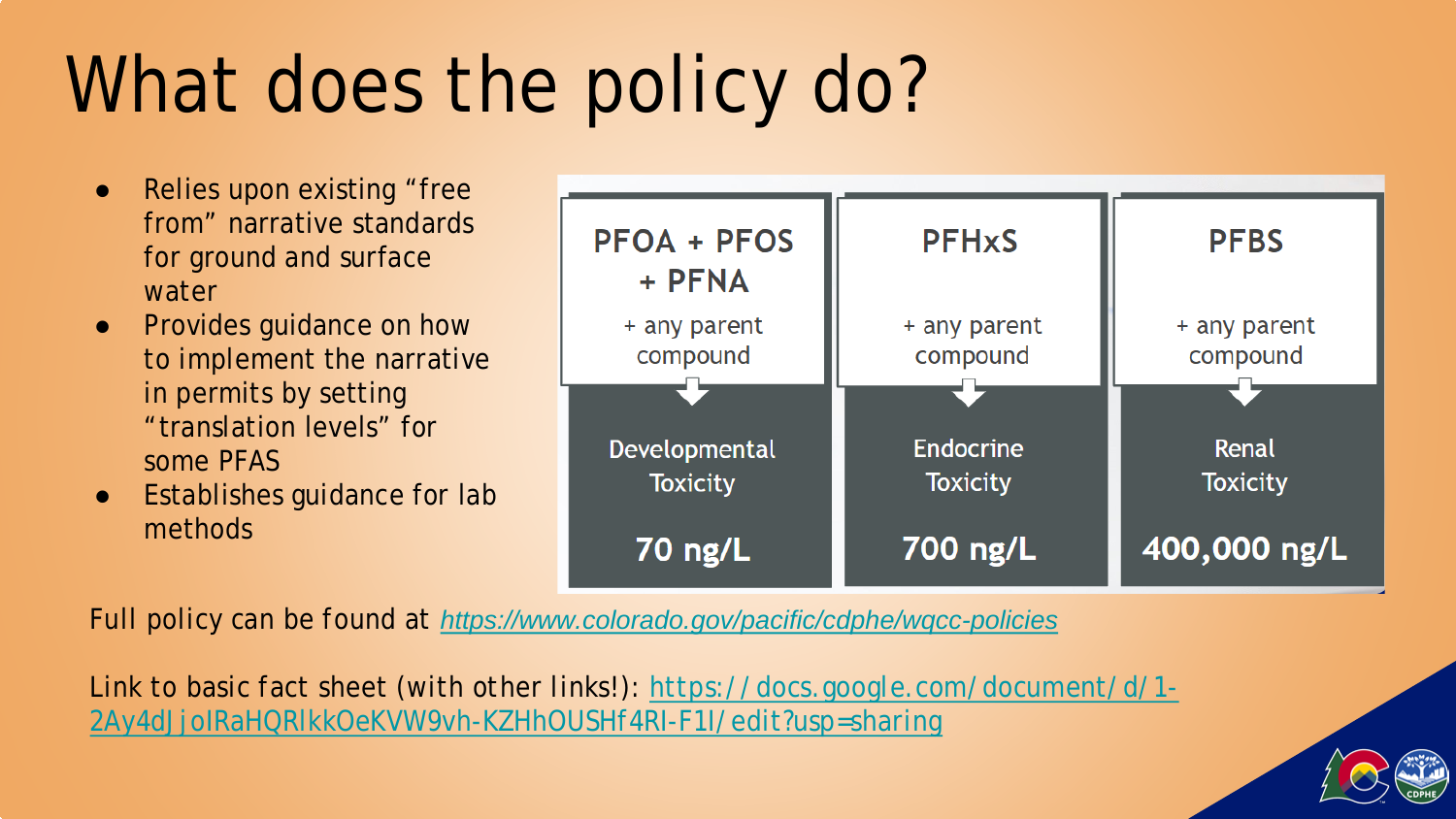## Implementation through permits: monitoring

#### ● **Monitoring**

- Will be focused on facilities with a likelihood of PFAS discharges to state waters
- Will use discharger survey, locations near known sources, collection systems containing likely or known sources, and facility type
- May come through duty to provide information letters or permit conditions
- October 1 stakeholder meeting will address potential monitoring under the industrial stormwater general permit (COR900000)

#### ● **Source investigation or source control**

- May be required for WWTPs with existing pretreatment programs
	- > 5MGD and receiving industrial discharge that pass through or interfere with the operation of the POTW that discharge to/upstream of water supply segments
- Facilities that are using PFAS and discharge to/upstream of water supply segments or groundwater

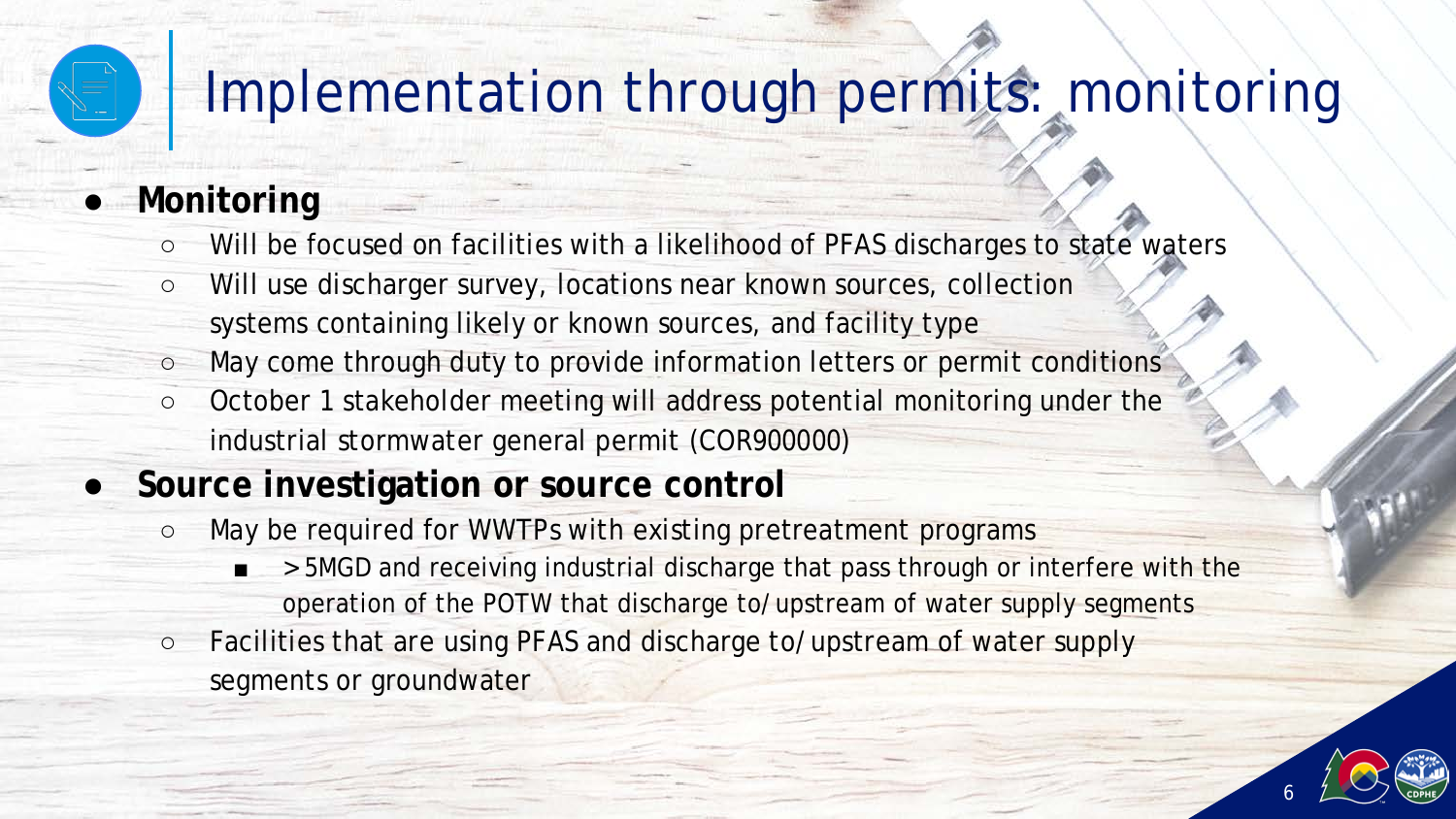## Implementation through permits: effluent limits

● **No effluent limits for construction dewatering, short-term remediation and well development (COG080000, COG317000, COG60800)**

- Dischargers will not have limits even if their source water sample shows an exceedance of translation values UNLESS the source water is order of magnitude higher
- **Delayed effluent limits for domestic wastewater treatment plants** 
	- Most permittees where effluent limits would be needed will have 5 to 9 years before effluent limits are included in their permit in order to lower PFAS levels through source investigations and source control
	- Starting place for source investigations
		- EPA Pretreatment Program: <https://www.epa.gov/npdes/national-pretreatment-program>
		- WQCD FAQs: https://drive.google.com/file/d/1JJBVLsENbJ1NVuiDZ6ulF9aUq9R7elms/view

7

- **Long-term dewatering may include numeric effluent limits (COG318000)**
- Industrial facilities with high PFAS levels in effluent may see numeric effluent limits
- **No numeric effluent limits for stormwater permits** 
	- BUT there may be practice-based limits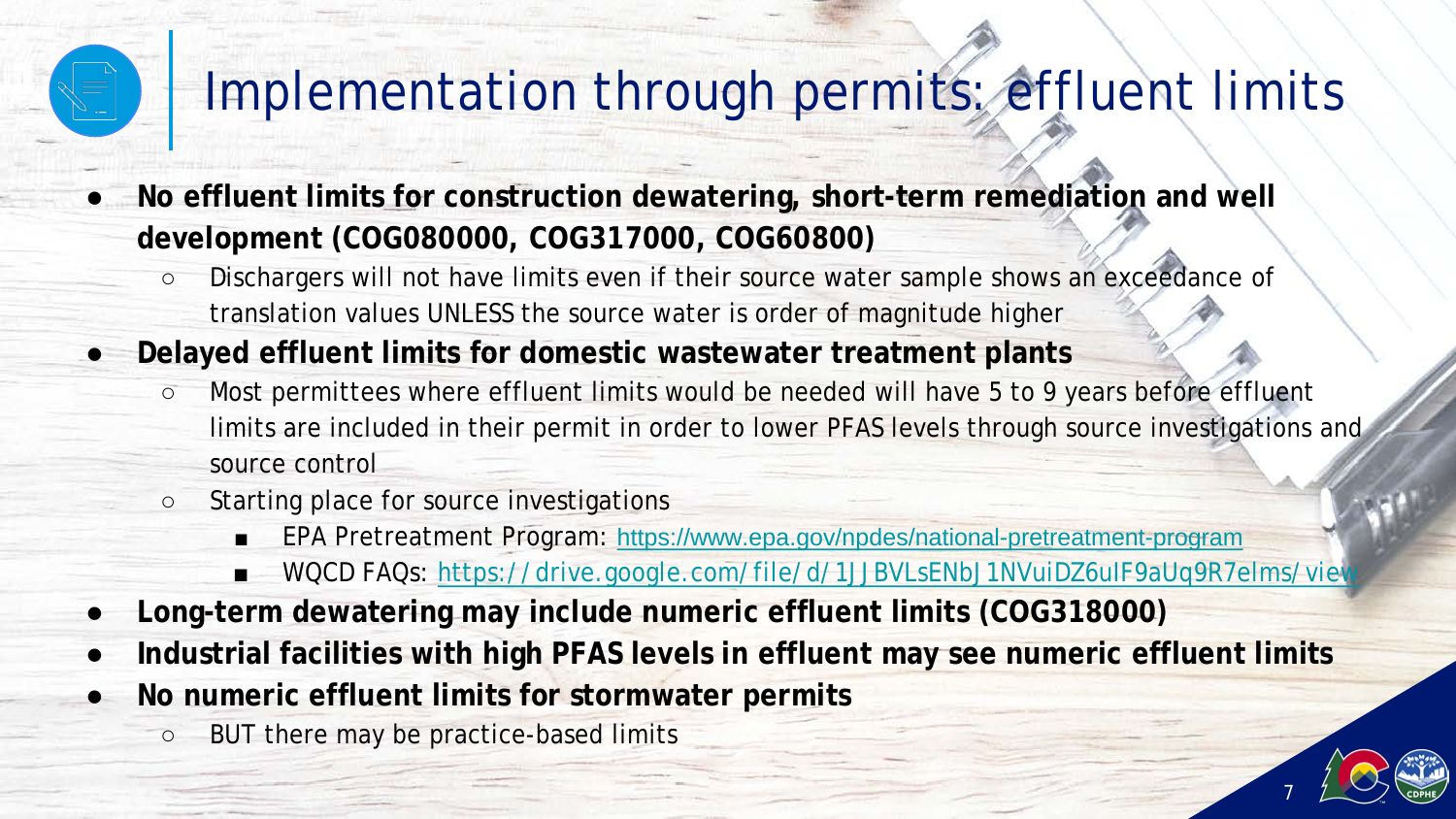

Extra

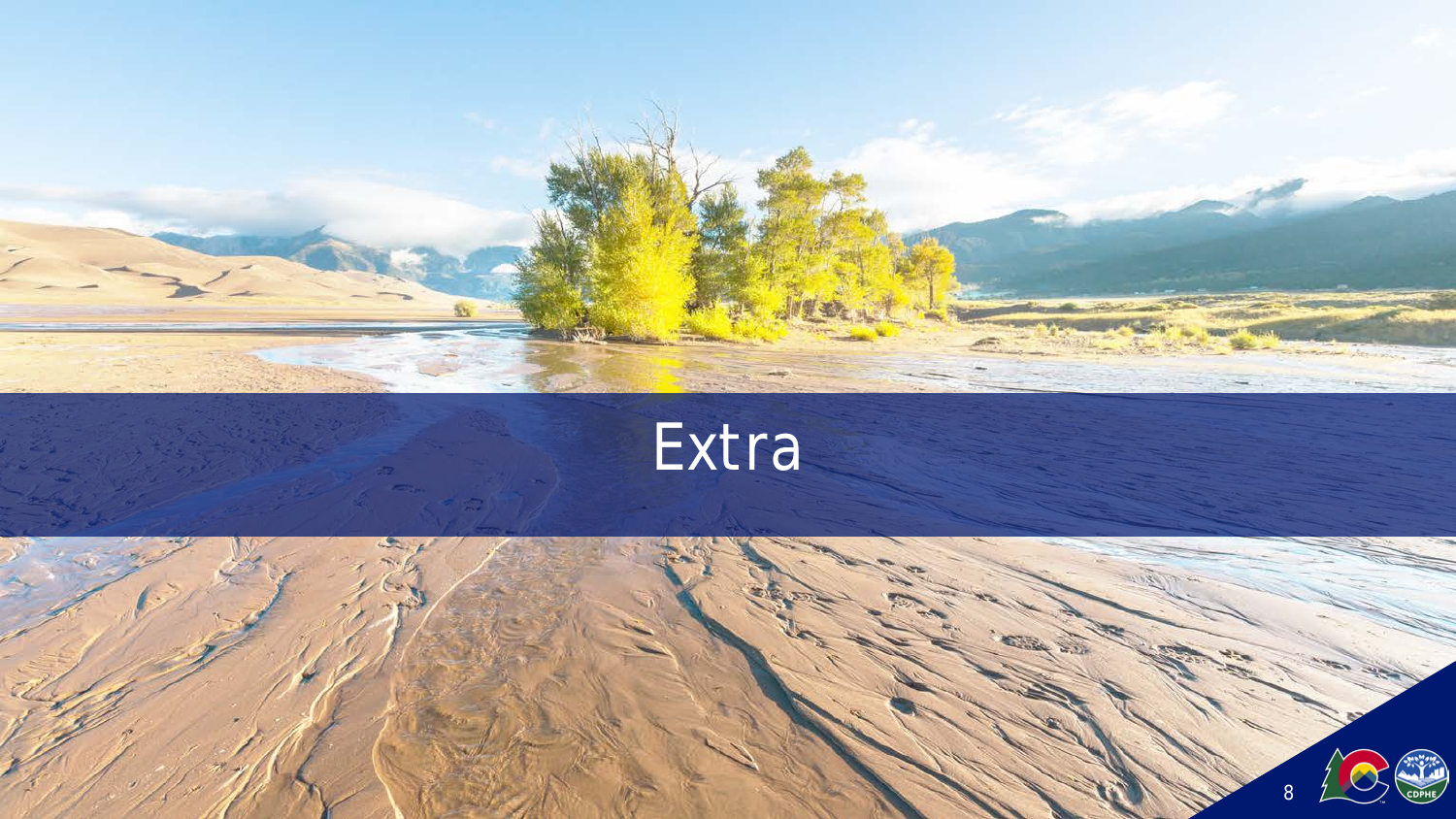

Polyfluoroalkyl substances and side-chain fluorotelomer compounds can break down into perfluoroalkyl substances.









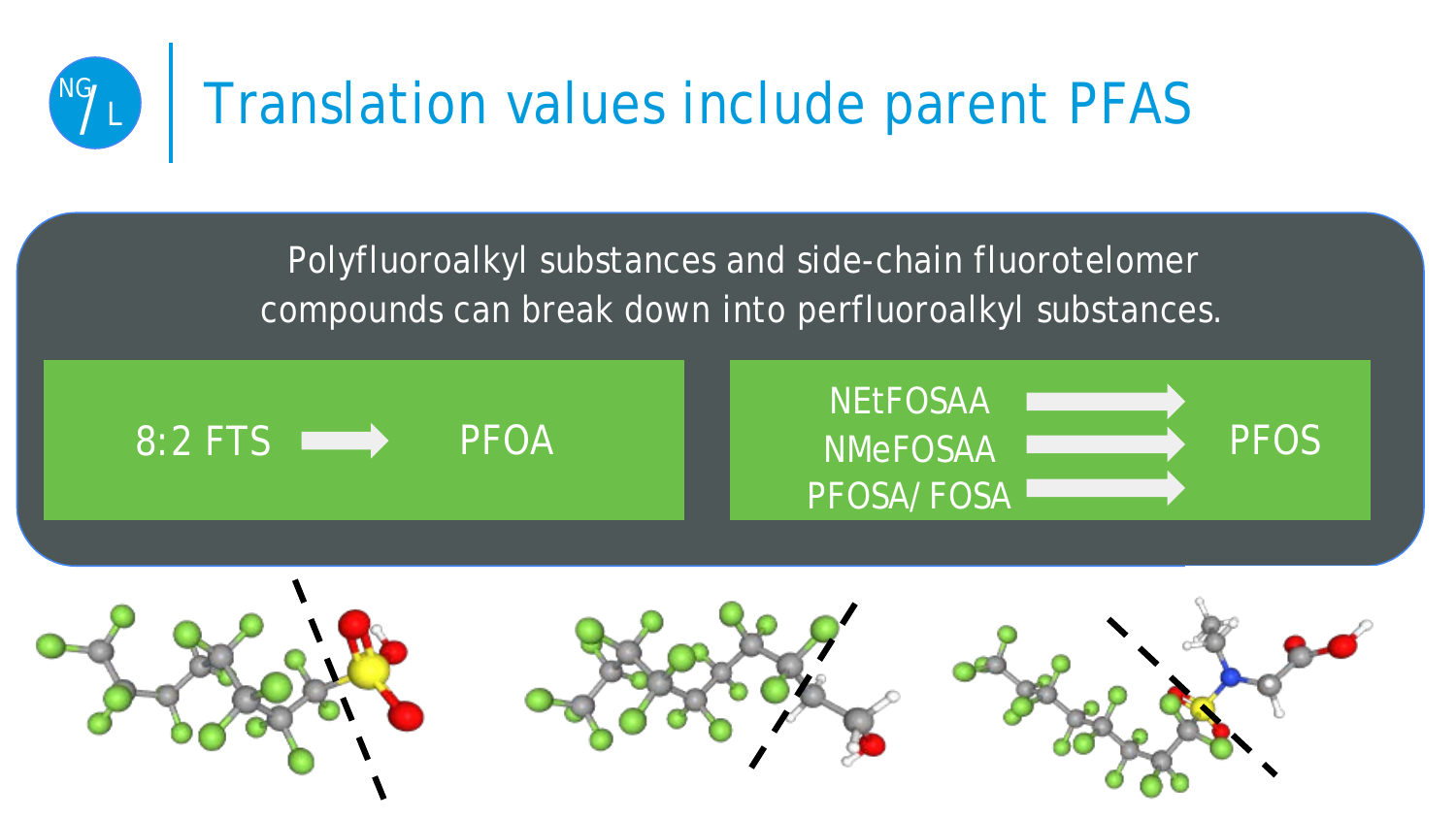

## Laboratory methods

Policy recommended analytical approach aligns with anticipated EPA-approved method:

- Specific to analytical methods for wastewater
- Includes 25 PFAS
- Compliant with Department of Defense (DoD) quality assurance protocols
	- DoD QSM 5.1 or later [Table B-15: Per- and 214 Polyfluoroalkyl Substances (PFAS) Using Liquid Chromatography Tandem Mass 215 Spectrometry (LC/MS/MS) With Isotope Dilution or Internal Standard Quantification 216 in Matrices Other Than Drinking Water]
- Allows for comparable, replicable results